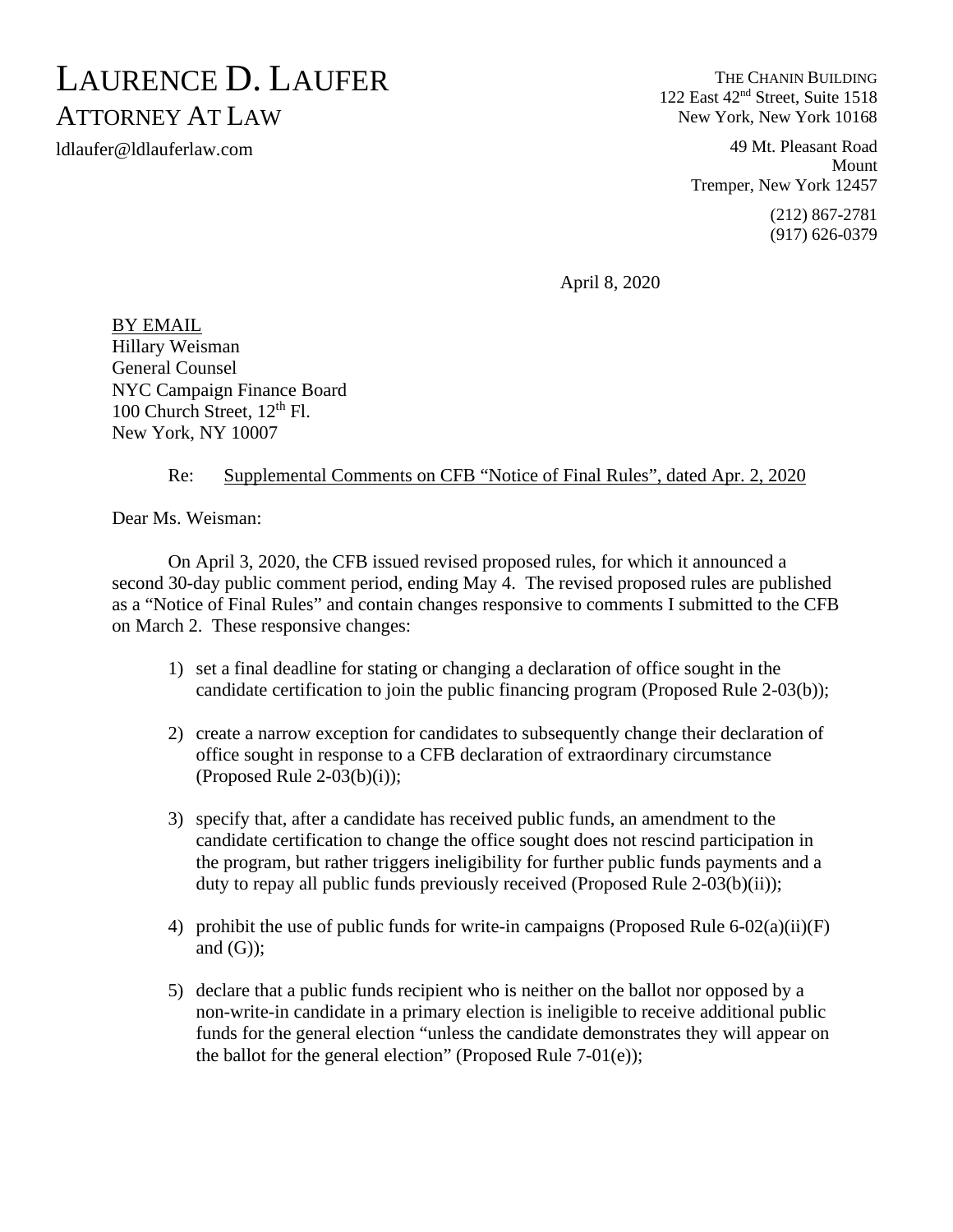- 6) cap the use of public funds in a small primary election at \$5,000 (Proposed Rule 6-  $02(a)(ii)(X)$ ; and
- 7) require the return of public funds payments exceeding \$5,000 received by a candidate in a small primary election, except if the candidate is on the ballot for the general election for the same office (Proposed Rule  $7-05(c)$ ).

With respect to these responsive changes, I offer two supplemental comments.<sup>[1](#page-1-0)</sup>

First, a discrepancy exists between the explanation and text of proposed Rule 2-03(b)(ii). The explanation states: "any candidate who changes their office sought after receiving public funds...." The text states: "a candidate who amends the Certification with regard to the specific office sought after receiving public funds…." The CFB Notice is therefore ambiguous as to which of these two different actions, campaigning for a different office versus amending the certification to declare a different office, would trigger public funds ineligibility and a duty to repay all previously received public funds. The trigger for these potentially dire consequences merits clarification.

Second, after final ballot status determinations are made for a primary election, proposed Rule 7-01(e) appears to contemplate public funds eligibility for candidates who "demonstrate. that they will appear on the ballot in" the general election. This proposal is contrary to NYC Administrative Code §3-703(5) for candidates who are ineligible for payment because they appear as the only candidate on the ballot for the office sought in the general election. This problem could be corrected by specifying that such candidates additionally demonstrate that the name of an opposing candidate will also appear on the ballot in the general election.

Finally, I return to my initial comments and the question I posed with respect to early public funds payment eligibility: *Who are Opposing Candidates?* The revised proposed rules do not appear to address this issue.

The NYC Campaign Finance Act sets two eligibility requirements for early public funds payments: 1) the candidate must "certify that he or she intends to meet all the requirements of law to have his or her name on the ballot for the primary or general election" (Admin. Code §3-  $703(1)(a)$  and 2) the candidate must be "opposed", as set forth in Admin. Code §3-705(7)(a)(1), (2) or (3). The proposed rules expressly reference only the former as an eligibility condition. *See* Proposed Rule 3-01(b).

Rather than specifying "opposition" as a separate condition of eligibility for early payment, a proposed amendment addresses "opposition" in Rule 7-02(a)(ii) solely in the context of payment "timing", not eligibility. The proposed new language in Rule 7-02(a)(ii) states:

For a candidate to receive an optional early public funds payment, the Board must determine that one of the conditions set forth in  $\S3-705(7)(a)(2)$  or (3) of the Code is satisfied, or the candidate must submit a certified signed statement attesting to the need for such public funds and demonstrating that at least one of the conditions set forth in §3-705(7)(a)(1) of the Code is satisfied. The statement must be accompanied by supporting documentation and must be

<span id="page-1-0"></span><sup>&</sup>lt;sup>1</sup> The comments and observations in this letter are solely my own and not submitted on behalf of any other person or organization.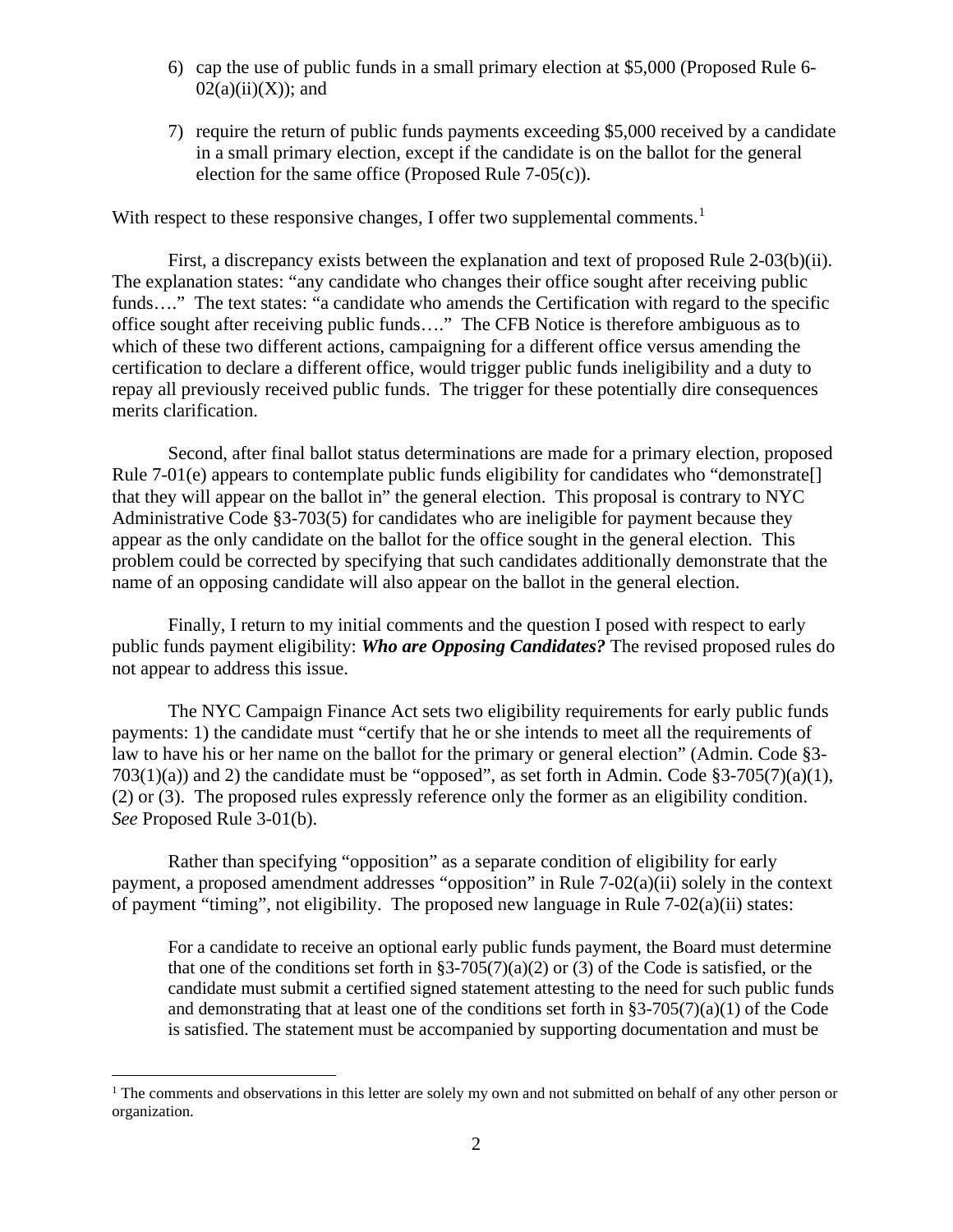submitted to the Board at least 15 business days before the optional early public funds payment is scheduled to be made.

Does this drafting choice have a substantive effect? On the one hand, Rule 3-01(d)(ii)(A) lists: "the candidate has failed to meet one of the eligibility criteria of the Act or these rules" as a basis for an ineligibility determination. On the other hand, the proposed amendment to the provision now re-numbered Rule 9-02(j)(iii) alters that reason for repayment to read:

the candidate has failed to demonstrate eligibility for the public funds paid [and/or] or compliance with Program requirements, including the requirements to appear on the ballot and to be opposed by at least one other candidate on the ballot....

This proposed additional language creates ambiguity as to whether the Board rules also consider "opposition" to be an eligibility condition/basis for repayment claim for early public funds payments, without regard to this proposed narrow reference to the separate "on-ballot opposition" eligibility condition/basis for repayment claim that is applicable only for later payment determinations.

In contrast, Admin. Code §3-705(7)(a) is not ambiguous: "no participating candidate shall be eligible to receive a disbursement of public funds prior to two weeks after the last day to file designating petitions for a primary election, unless" one of three alternative "opposition" conditions are met. (Emphasis added.) Somewhere, at the very minimum, I recommend that CFB rules should contain clear and unambiguous references to opposition as both an eligibility condition for early public funds payment and as a basis for ineligibility and/or repayment determinations if the recipient has failed to meet this condition.

I believe that should be the starting point. The larger problem is that the proposed rules are entirely silent on *how* the Board intends to determine whether a prospective early payment recipient is "opposed" within the meaning of Administrative Code  $\S 3-705(7)(a)(1)$ , (2) or (3). The challenge for the Board is to explain how it will make these determinations during a time in which the candidates' ballot status is not only unknowable but also expressly irrelevant.

The early payment legislation removed ballot status as a condition of eligibility. That new law made no changes to the Act's provisions governing when candidates are treated as opposing, however. Each primary for nomination to the same office is defined as a separate "covered election", as is the general election. *See* Admin. Code §3-702(10). Putting aside special elections, to be eligible for any public funds payment a candidate must be opposed either in a primary or in the general election (other than by a write-in candidate). *See* Admin. Code §3- 703(5). The Board has rejected pre-primary arguments that primary and general election candidates ultimately seeking election to the same office could be treated as opponents in the same covered election. *See* CFB Advisory Opinion No. 2009-4 ("Because Mr. Bloomberg is not a candidate in the same primary election as Mr. Thompson and the other Program participants who are seeking the Democratic Party nomination, his campaign spending prior to the primary election date does not trigger the bonus provisions for that election. Thus, there is no statutory basis for the Board to lift the primary election expenditure limit and provide Mr. Thompson and other participants with additional public matching funds for the primary election based on Mr. Bloomberg's expenditures or contributions.").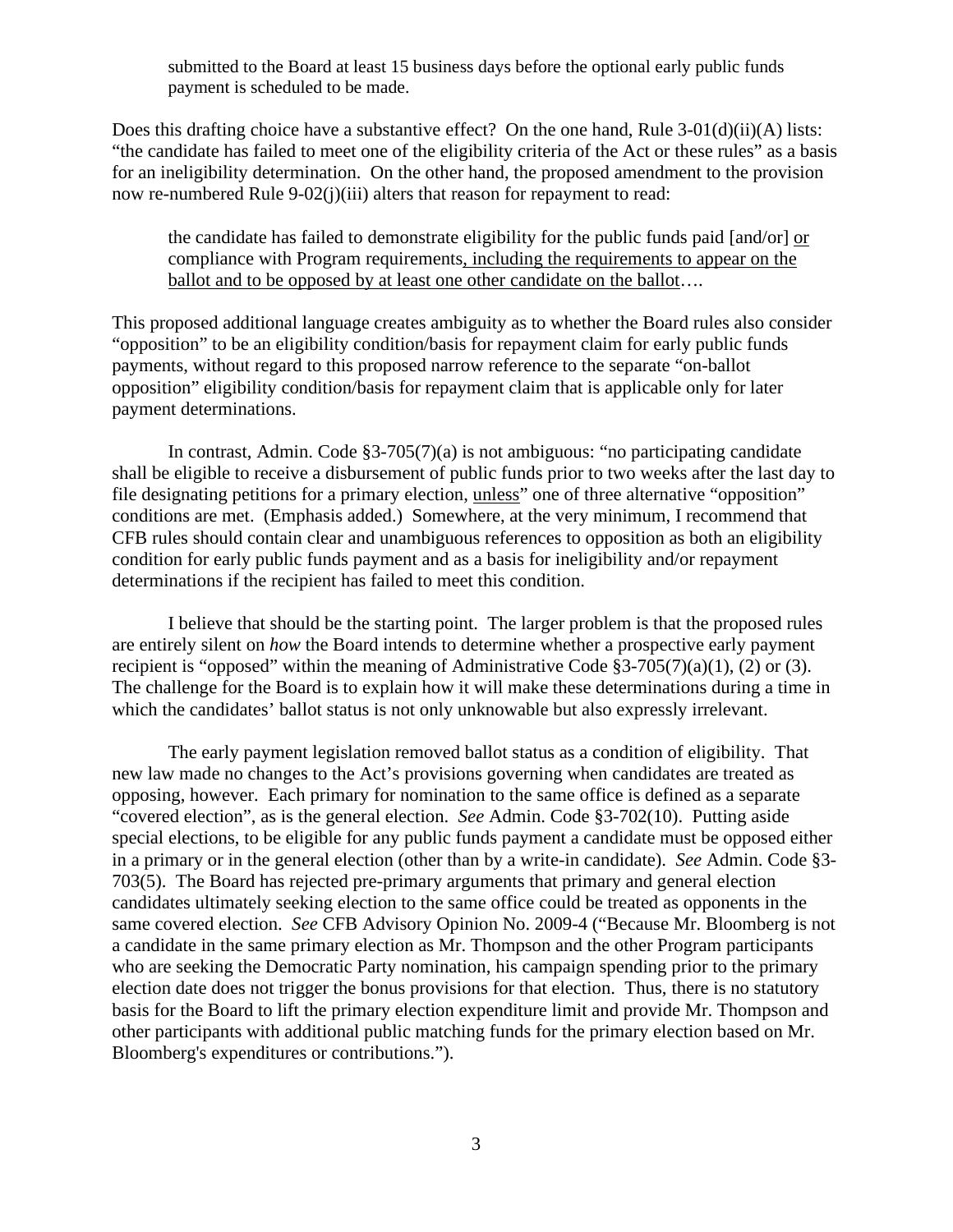For these reasons, the mere fact that two or more candidates have declared for the same office will not be a sufficient basis for making an early public funds payment to any of those candidates under Admin. Code  $\S3-705(7)(a)(1)$ , (2) or (3). Rather, either:

- (1) The candidate must submit a "Statement of Need" demonstrating that he or she "is opposed by" a candidate who meets one or more specified criteria; or
- (2) The candidate is "opposed in a primary or special election for an office" for which no incumbent is seeking re-election; or
- (3) The "candidate is opposed by any candidate who has received public funds payments for the covered election."

*See* Admin. Code §3-705(7)(a)(1), (2), and (3) (emphasis added).

For example, if one candidate seeks the Democratic party nomination and a second candidate seeks the Republican party nomination to the same office, under what circumstances would they be treated as opposing for purposes of an early payment? Here are some possible scenarios and resolutions:

- *The Democrat identifies the Republican as the opponent in his statement of need. The Republican does not file a statement of need. No other Democrat or Republican has declared for the same office*. Arguably, the CFB could treat the Democrat and Republican as opponents in the same covered election and issue an early payment to the Democrat under Admin. Code  $\S3-705(7)(a)(1)$  and to the Republican under Admin. Code §3-705(7)(a)(3), if no other candidates for that office have emerged.
- *Next, a second Democrat declares for the same office:*
	- o *If no candidate is seeking re-election for the same office,* the first Democrat may receive an additional early payment under Admin. Code §3-705(7)(a)(2), but the Republican would not be eligible for a further early payment at that time (since the Democrat primary contest is unresolved).
	- o *If an incumbent is seeking re-election for that office,* the first Democrat would not receive an additional early payment under Admin. Code §3-705(7)(a)(3), unless and until the second Democrat receives an early payment. Regardless, the Republican would not be eligible for an additional early payment.
- *Next, the first Republican drops out and a new Republican declares for the same office. A total of three Democratic candidates have now declared for this open seat. The new Republican files a statement of need identifying all three Democratic candidates as her opponents.* Each Democrat is eligible and receives an early public funds payment under Admin. Code §3-705(7)(a)(2). The Board rejects the Republican's statement of need because, until the primary is resolved, none of the Democrats may be treated as her opponent. For the same reason, the Board denies the Republican an early payment under Admin. Code §3-705(7)(a)(3). Additionally, the Republican does not merit an early payment under Admin. Code §3-705(7)(a)(2) since she is not opposed in a primary election.